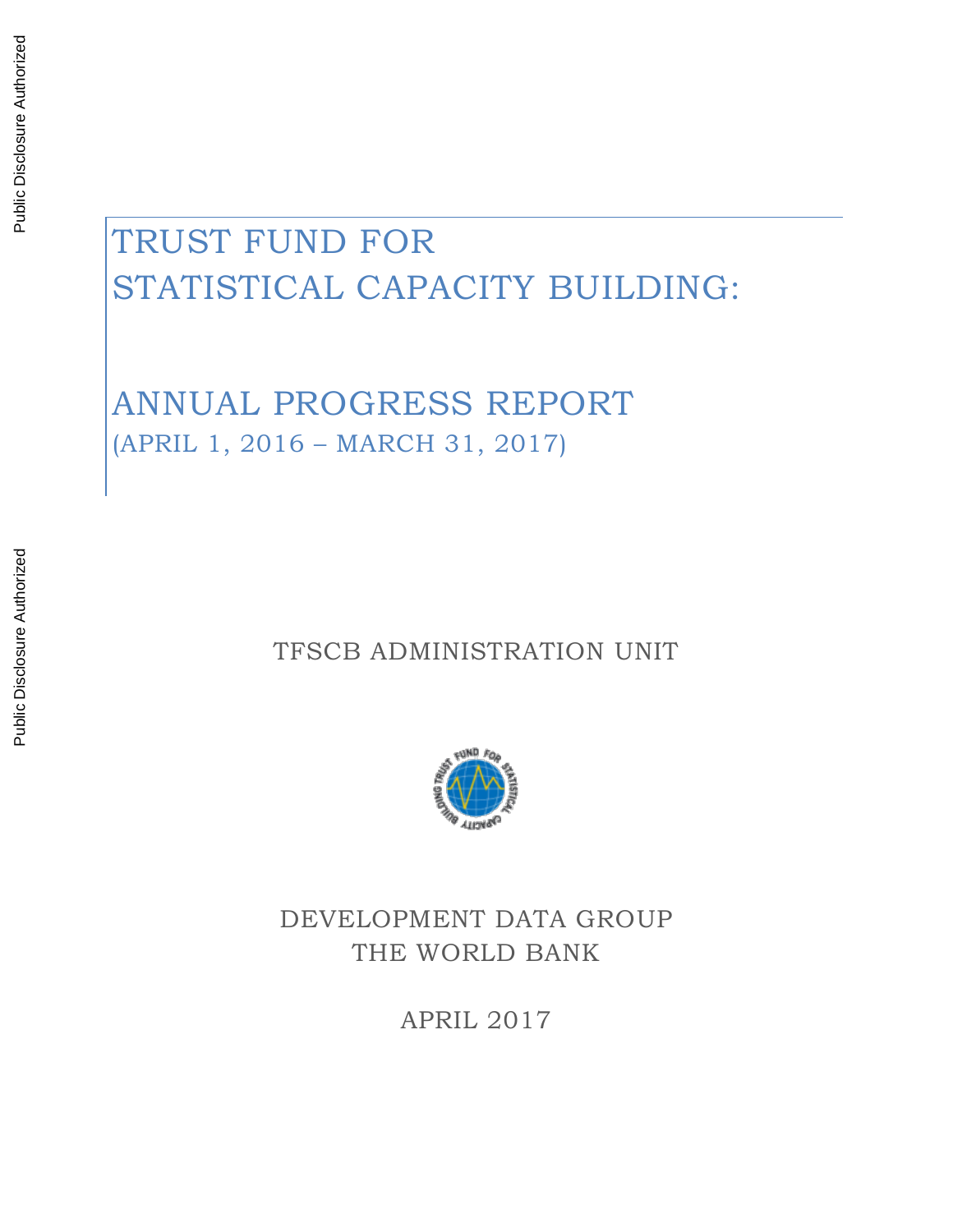# **List of abbreviations and acronyms**

| AP           | <b>TFSCB Advisory Panel</b>                              |
|--------------|----------------------------------------------------------|
| <b>BAPS</b>  | Busan Action Plan for Statistics                         |
| <b>DFID</b>  | Department for International Development, United Kingdom |
| <b>GPSDD</b> | Global Partnership for Sustainable Development Data      |
| GRM          | Grant Reporting and Monitoring application               |
| <b>HLP</b>   | High-Level Panel                                         |
| ISR.         | Interim Status and Results report                        |
| <b>NSDS</b>  | National Strategy for the Development of Statistics      |
| <b>SCB</b>   | <b>Statistical Capacity Building</b>                     |
| <b>SDG</b>   | Sustainable Development Goals                            |
| <b>SRF</b>   | Statistics for Results Facility                          |
| <b>TFSCB</b> | Trust Fund for Statistical Capacity Building             |
| <b>TTL</b>   | Task Team Leader                                         |
| WAEMU        | West African Economic and Monetary Union                 |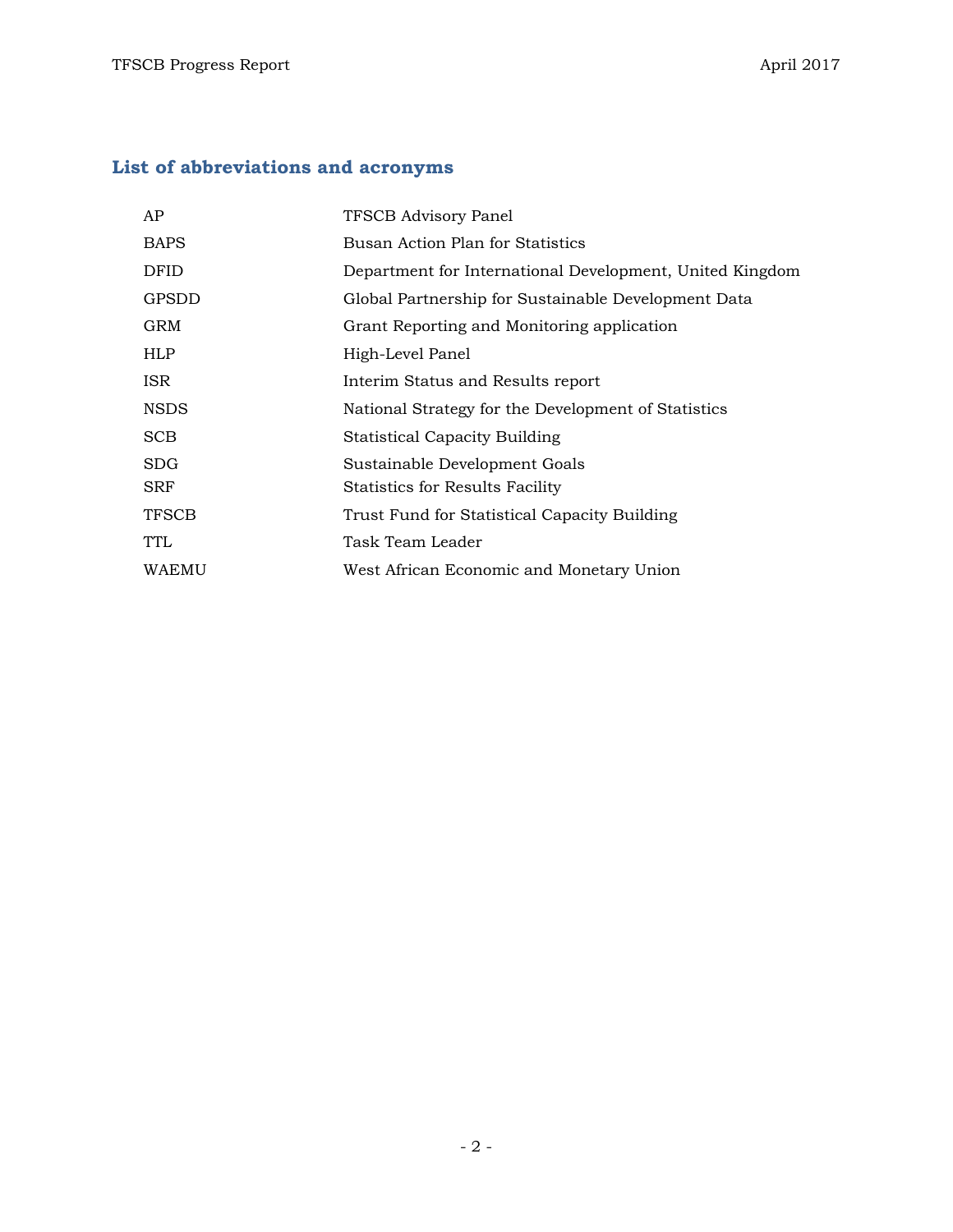# **TRUST FUND FOR STATISTICAL CAPACITY BUILDING PROGRESS REPORT APRIL 2017**

#### **HIGHLIGHTS**

1. The year 2016 has seen a major change in the Trust Fund for Statistical Capacity Building (TFSCB) program, piloting a new funding window for "Innovation in Development Data" projects (or "Innovation" window) as well as expanding its funding for Data Production projects (including funding for surveys) - in addition to its tried and proven support of Statistical Capacity Building (SCB) projects and National Strategies for the Development of Statistics (NSDS).

2. A record total of 62 new project proposals was approved over the past year, of which 28 are from the Data Production window and 15 (processed as one consolidated project) are from the new Innovation window. Total commitments to the new Statistical Capacity Building, NSDS, Data Production, and Innovation projects amounted to \$27 million.

3. Since the TFSCB's inception in 1999, 306 projects have been approved and the total disbursement/commitment is around \$85 million. Projects have been approved in all regions, with the largest number, 96, in Sub-Saharan Africa.

| <b>Region</b>                       | <b>Total Commitments and</b><br><b>Disbursements</b> |
|-------------------------------------|------------------------------------------------------|
| <b>Sub-Saharan Africa</b>           | \$29.8                                               |
| <b>East Asia and the Pacific</b>    | \$9.3                                                |
| <b>Europe and Central Asia</b>      | \$9.3                                                |
| Latin America and the Caribbean     | \$11.5                                               |
| <b>Middle East and North Africa</b> | \$4.1                                                |
| <b>South Asia</b>                   | \$3.6                                                |
| <b>Global</b>                       | \$17.2                                               |
| <b>Total</b>                        | \$84.8                                               |

*Table 1: Project Commitments and Disbursements from 2000 to 2016 (millions of US Dollars)*

4. Of the 306 approved projects, 215 have been completed and closed. 61 projects are currently being implemented and 30 additional projects have been approved, but activities have not yet started because of the need to prepare and sign grant agreements.

5. TFSCB III – the current version of the Trust Fund – has been extended through 2020, which means that projects can be approved until the end of 2018. Following the exit of the Netherlands and Canada from TFSCB III in 2014, DFID was later joined by the Korean government as the newest member of the TFSCB III in June 2015. Discussion with two potential donors is currently ongoing and looks promising.

6. Over 2016, a total of \$14 million was received from DFID. This was the last installment of the \$20 million (16 million pounds) pledged in 2015. Of the \$75 million provided for the TFSCB III program (from donors, investment income and transfers from TFSCB I and II), \$70 million has been allocated, leaving around \$5 million available for new projects. In addition, the TFSCB will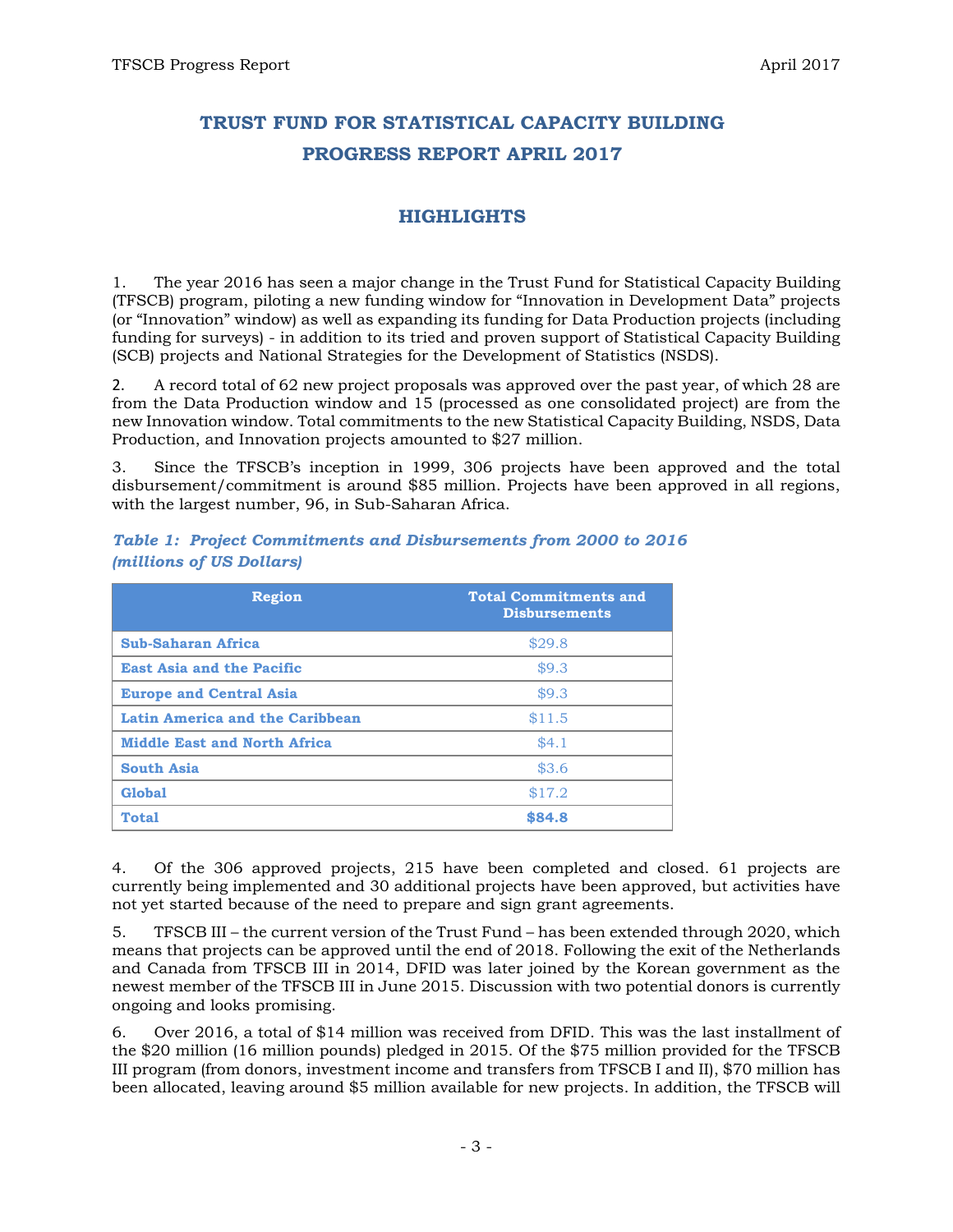receive two more tranches from the Government of the Republic of Korea by June 2017, reaching a total contribution from this donor of \$3 million.

7. The 2017 Advisory Panel (AP) Report noted that several important changes took place in the TFSCB program over the past year, including the introduction of the new Innovation window and the expansion of the Data Production window. These changes should lead to closer cooperation between the TFSCB program and the World Bank Global Practices in leading the work on innovative approaches and data production, as well as with the international donor community involved with the Sustainable Development Goals (SDGs) and with policymakers.

8. Despite the positive changes and developments to the TFSCB program, the 2017 Advisory Panel Report pointed out that some issues of ownership and sustainability of projects still need to be addressed, and that the overall aim of the TFSCB program should be to contribute to a complete integration of the grant-funded Data Production and other technical assistance into the country's NSDS or corresponding statistical plan. Thus, the AP Report reiterated the importance of continuing the support of the TFSCB's "traditional projects", including funding for NSDSs, which continue to play a strong role in guiding statistical capacity building; addressing the increased demands for data and indicators needed to measure the SDGs; and incorporating innovative approaches.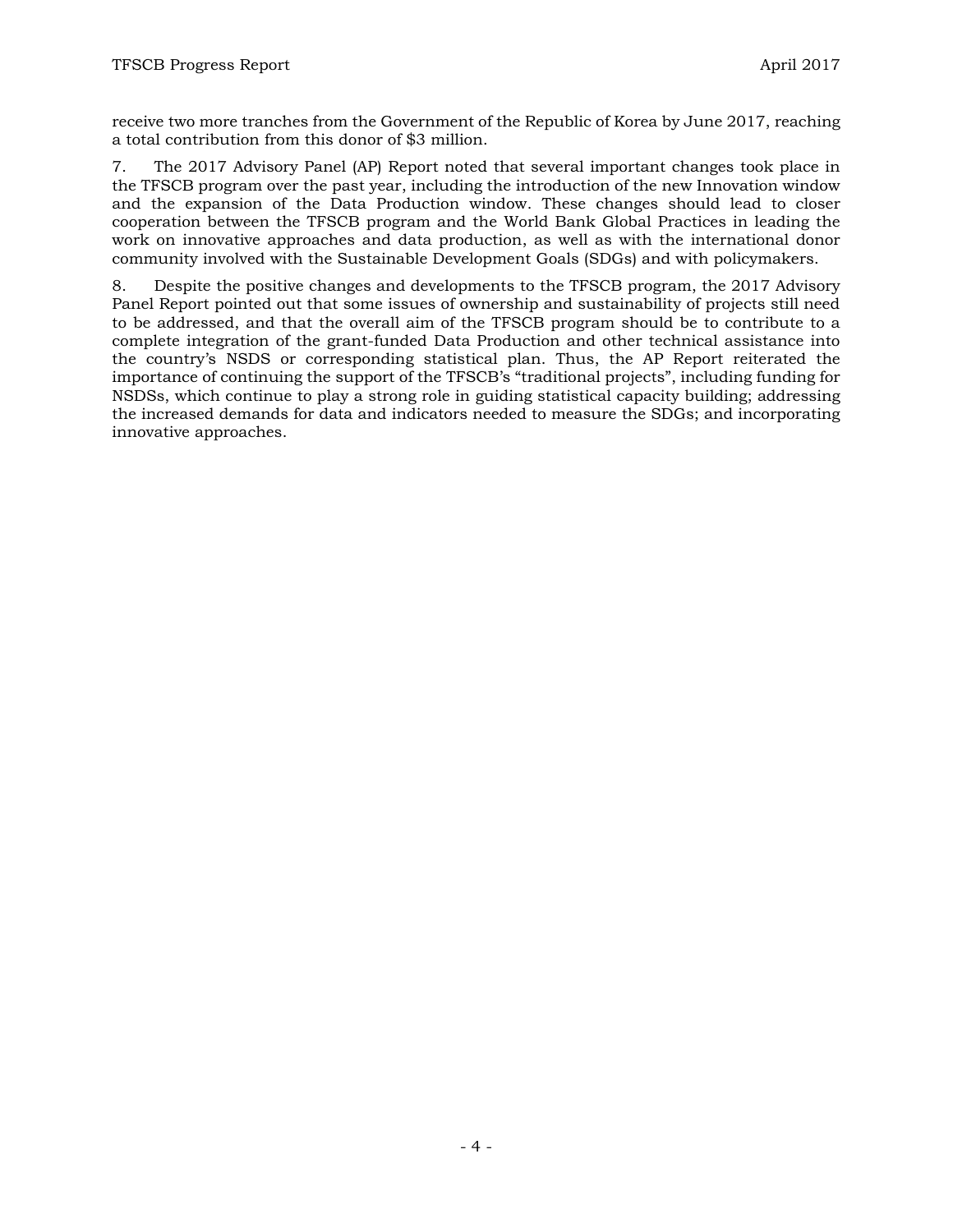#### **Box 1: The TFSCB is making a difference in countries**

**Myanmar**: Myanmar meets the classification of a "data deprived" country, with limited availability of household and enterprise surveys. Thus, the TFSCB is providing support for the Myanmar Poverty and Living Conditions Survey by developing an integrated survey instrument, a new master sample frame, and providing assistance with data processing, training of survey staff, and data analysis.

**Pacific Islands:** The TFSCB helped the project "Pacific Regional Data Repository for Sustainable Energy for All (PRDR SE4All)" to prepare and adopt a strategy for the development of a Pacific Regional Data Repository for Sustainable Energy for All in order to strengthen the availability, quality, and comparability of energy data and statistics. The TFSCB supported the assessment of existing energy statistics systems, stakeholder consultation, and production of the PRDR SE4All Master Plan, which was endorsed by the ministers in April 2017. Based on this, the project team is now preparing the SE4All report.

**Malawi**: The TFSCB is providing technical assistance for the Fourth Integrated Household Survey (IHS4) 2016/17. The IHS4 will pilot a new approach in gender-sensitive respondent selection and questionnaire design to improve availability and quality of within-household, individual-level data collection related to employment, ownership of, and rights to physical and financial assets, and food security. The TFSCB supports training on new approaches of individual-level data collection and analysis, and the management of the survey. Data collection is ongoing, and is planned to be completed in April 2017. Data release is expected in November 2017 - six months ahead of the original target.

**Tajikistan:** The Tajikistan Statistics Committee is currently piloting the new Household Budget Survey questionnaire. The TFSCB has supported the preparation and design of the survey, the listing exercise for the selection of the survey sample, supervision of the survey implementation, and will also provide assistance towards the analysis of the results.

**West Africa (West African Economic and Monetary Union, WAEMU):** The TFSCB supports the WAEMU commission to conduct the harmonized living condition surveys and disseminate the data in 8 member states (Benin, Burkina Faso, Cote d'Ivoire, Guinea Bissau, Mali, Niger, Senegal and Togo). With TFSCB support, the project has so far produced harmonized survey instruments, prepared data entry mechanism, and designed the samples.

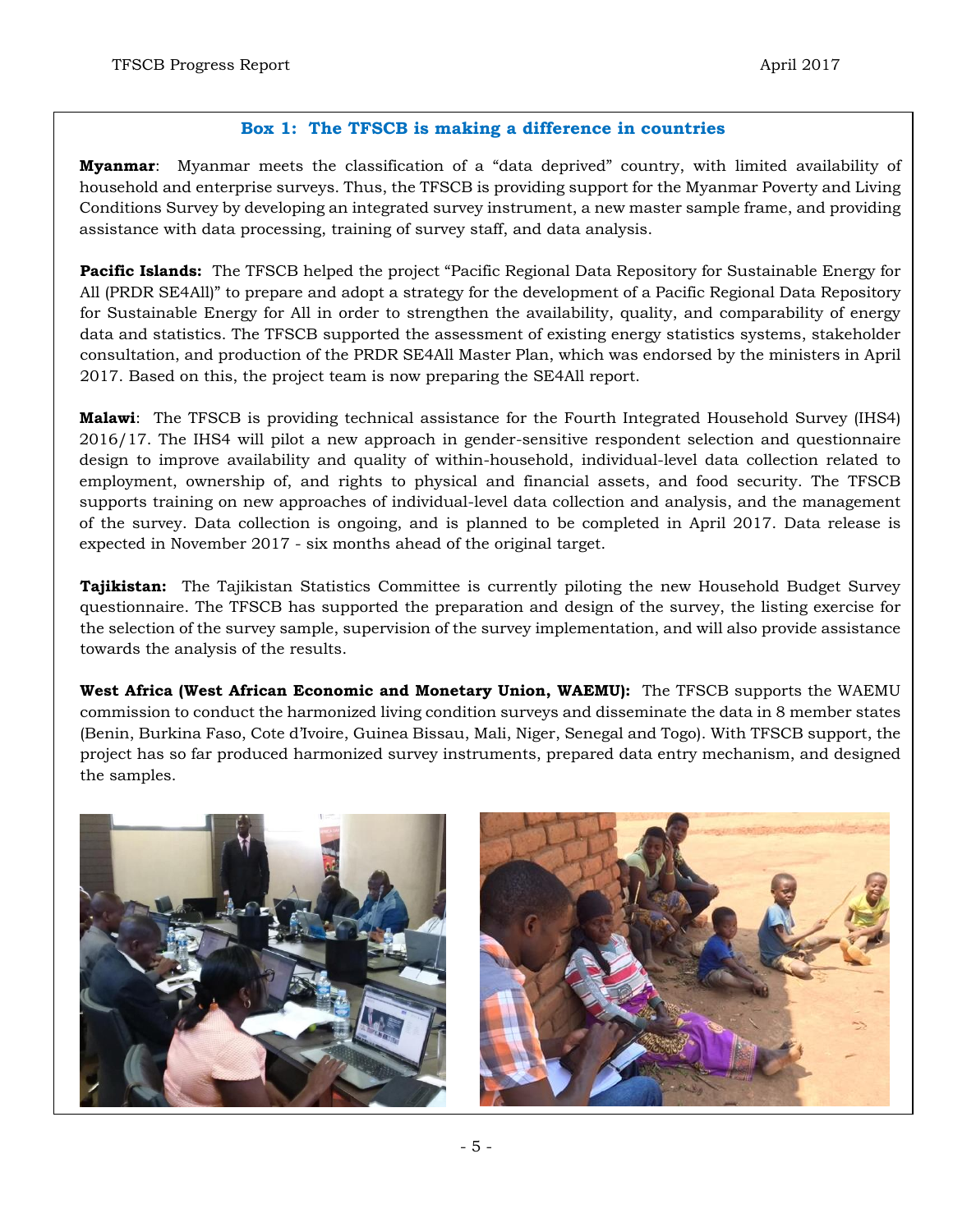#### **1. Introduction**

The Trust Fund for Statistical Capacity Building (TFSCB) is a multi-donor trust fund, administered by the World Bank, and closely coordinated with the work of the Partnership in Statistics for Development in the  $21<sup>st</sup>$  Century (PARIS21) and other donors as part of the worldwide effort to reduce poverty by strengthening the evidence base for decision making.

Over the years, the TFSCB has been repositioned to meet new demands. Due to the High-Level Panel's call for a "data revolution" in the framework of the Sustainable Development Goals (SDGs), and to meet the increased demand for data and indicators for the SDGs, the TFSCB initiated a pilot window for "Innovation in Development Data" in Fall 2016 to test innovations in technology and in approaches to data production, dissemination, and use in developing countries. The TFSCB also further expanded a pilot window for "Data Production" projects, which was launched in Fall 2015. These expansions of the TFSCB mandate were made possible by contributions to the TFSCB from DFID and the Government of the Republic of Korea.

#### **2. Progress in 2016**

#### **2.1. Expanding TFSCB Coverage to Innovation in Development Data and Data Production**

In Fall 2016, the TFSCB launched a pilot window for "Innovation in Development Data", with the objective of supporting scalable or replicable innovations in technology and in approaches to data production, dissemination, and use in developing countries. This first call for "Innovation in Development Data" proposals was jointly managed with the multi-stakeholder network Global Partnership for Sustainable Development Data (GPSDD) to take advantage of the GPSDD's wider reach and connections, beyond the TFSCB's traditional communities, including the private sector, non-governmental organizations, and academia. Over 400 applications were received, reflecting a strong demand and interest in innovative approaches in development data. 15 applications were approved, totaling \$2.6 million. These 15 projects will be jointly managed by the GPSDD (10 projects) and the World Bank (5 projects) although the projects were processed as one consolidated proposal. The projects are currently under preparation or in early stages of implementation. It is worth noting that the co-financing by the recipients and other donors for the 15 innovation projects represents 140% of the funding provided by the TFSCB, showing the strong catalytic role the TFSCB plays.

The pilot "Data Production" window, which was launched in Fall 2015 (to support data production in key areas to help monitor the progress towards SDGs and national development targets) has made significant progress in 2016. Since the launch, 39 countries classified as "data deprived" and "vulnerable to data deprivation" have been approved for financial and/or technical support under this window, totaling \$17 million. Out of the 39 countries, 12 countries receive both technical assistance and financial support for data production/surveys, 24 countries receive technical assistance only, and 3 countries receive financial support only for data production/surveys. Five countries have already conducted or are currently conducting data collection exercises, while data collection in the remaining countries are planned for later in 2017.

In total, 62 projects were approved in 2016, for a total of \$27 million. The 62 projects consist of 16 projects for statistical capacity building for various topics, including Open Data, education,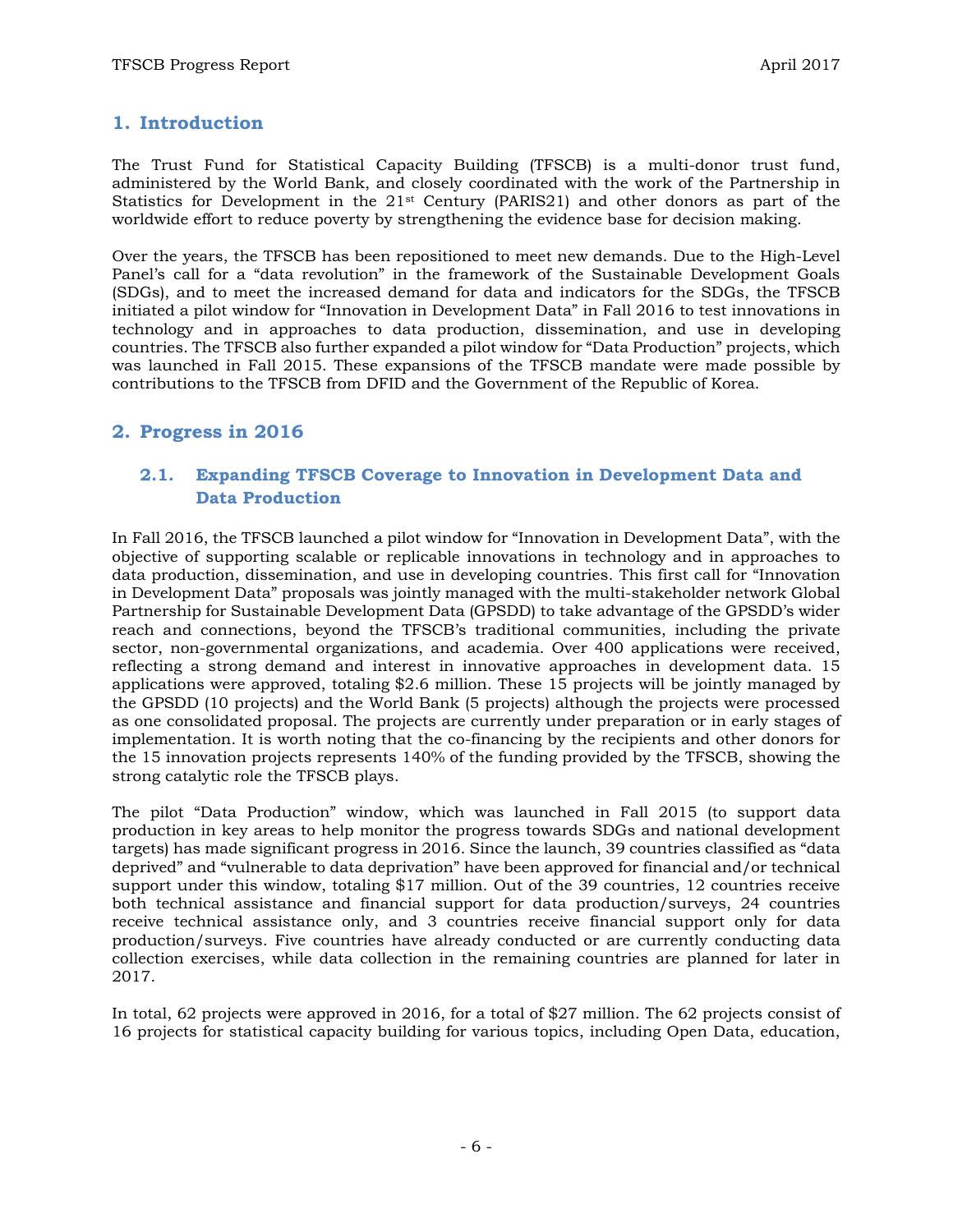National Accounts, and fisheries; 3 projects for a combination of NSDS and Statistical Capacity Building activities: 15 Innovation projects<sup>1</sup>; and 28 Data Production projects.

#### **2.2. TFSCB Investments in Statistical Capacity**

Since its inception, the TFSCB program has approved 306 projects over a seventeen year period. Out of this number, 197 are or have been country specific, providing support to statistical capacity building in more than 80 countries in all of the Bank's regions. The Annex to this report provides information on active and pending projects.

In calendar year 2016, a total of 37 projects were approved, of which 28 were country specific and 9 were global or regional in scope. The total value of these projects was \$27 million.

Figure 1 shows the rate of approval of projects for each year since 2000, distinguishing between country specific and regional or global projects. It is difficult to identify a firm trend in approvals over time. Changes from year to year are more likely to reflect the level of available funds as much as any underlying changes in demand, though there is an increasing trend of approvals from 2007 to 2010 in both country specific and global projects. The low amount in 2013 reflects low funds availability at the time, rather than a lack of demand. In contrast, the jump in 2015 is a result of the combination of a spill-over of approvals from the Fall 2014 Window, as well as the introduction of the pilot Data Production window in 2015, and the increase in 2016 includes both the continuation of the pilot Data Production window and the launch of the pilot Innovation window.





 $\overline{\phantom{a}}$ 

<sup>&</sup>lt;sup>1</sup> The 15 small Innovation projects were processed as one consolidated project.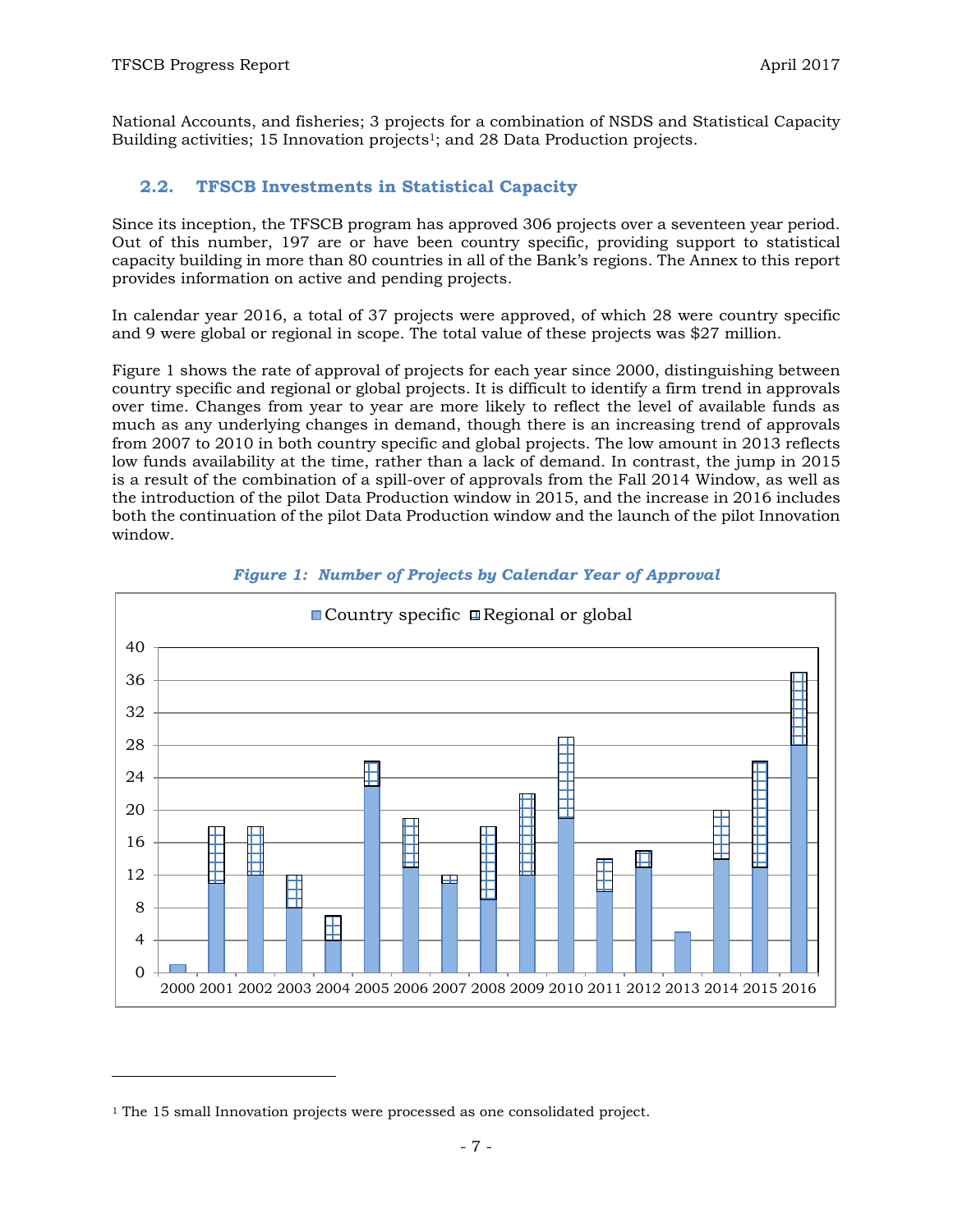As can be seen in Table 2, the largest investment by the TFSCB program has been in Sub-Saharan Africa, accounting for 35 percent of the total.

|                                     | <b>SCB</b><br><b>Projects</b> | <b>NSDS</b><br><b>Projects</b> | <b>Mixed SCB</b><br>& NSDS<br><b>Projects</b> | Data<br>Prod. | <b>Other</b><br>Proj. $2$ | <b>Total</b> |
|-------------------------------------|-------------------------------|--------------------------------|-----------------------------------------------|---------------|---------------------------|--------------|
| Sub-Saharan Africa                  | \$14.1                        | \$2.7                          | \$5.4                                         | \$7.6         | \$0.0                     | \$29.8       |
| <b>East Asia and the Pacific</b>    | \$5.6                         | \$1.3                          | \$1.4                                         | \$1.1         | \$0.0                     | \$9.3        |
| <b>Europe and Central Asia</b>      | \$6.5                         | \$0.9                          | \$1.4                                         | \$0.4         | \$0.0                     | \$9.3        |
| Latin America and the<br>Caribbean  | \$8.7                         | \$1.3                          | \$1.5                                         | \$0.0         | \$0.0                     | \$11.5       |
| <b>Middle East and North Africa</b> | \$1.7                         | \$0.2\$                        | \$0.9                                         | \$1.3         | \$0.0                     | \$4.1        |
| <b>South Asia</b>                   | \$1.7                         | \$0.8                          | \$0.5                                         | \$0.7         | \$0.0                     | \$3.6        |
| Global                              | \$9.0                         | \$0.1                          | \$0.0                                         | \$4.5         | \$3.6                     | \$17.2       |
| <b>Total</b>                        | \$47.3                        | \$7.4                          | \$11.1                                        | \$15.6        | \$3.6                     | \$84.8       |
| <b>Percentage</b>                   | 56%                           | 9%                             | 13%                                           | 18%           | 4%                        |              |

*Table 2: Project Commitments and Disbursements by Region and Type of Project from 2000 to 2016 (millions of US Dollars)*

#### **3. Administration and Finance**

 $\overline{a}$ 

#### **3.1. Contributions and Financial Status of TFSCB**

The financial status of the TFSCB as of March 23, 2017 is shown in Table 3. Of the \$75 million provided to TFSCB III from donor contributions, investment income and transfers from TFSCB I and II, \$70 million has been allocated/committed, leaving about \$5 million available for new projects.

#### **3.2. Monitoring Project Performance**

The assessment of the TTLs and the management responsible for the projects - undertaken through the World Bank's Grant Reporting and Monitoring application and Implementation Status and Results report - indicates that most projects have successfully carried out the planned activities and have achieved or are likely to achieve the intended objectives.

Supervision of projects has not posed any major problems. As World Bank country units have provided sufficient resources for supervision, TTLs have not needed supervision funds allocated centrally from the TFSCB III.

<sup>&</sup>lt;sup>2</sup> "Other Projects" include an evaluation project, support for participation in workshops and conferences, and the 2016 Innovation project.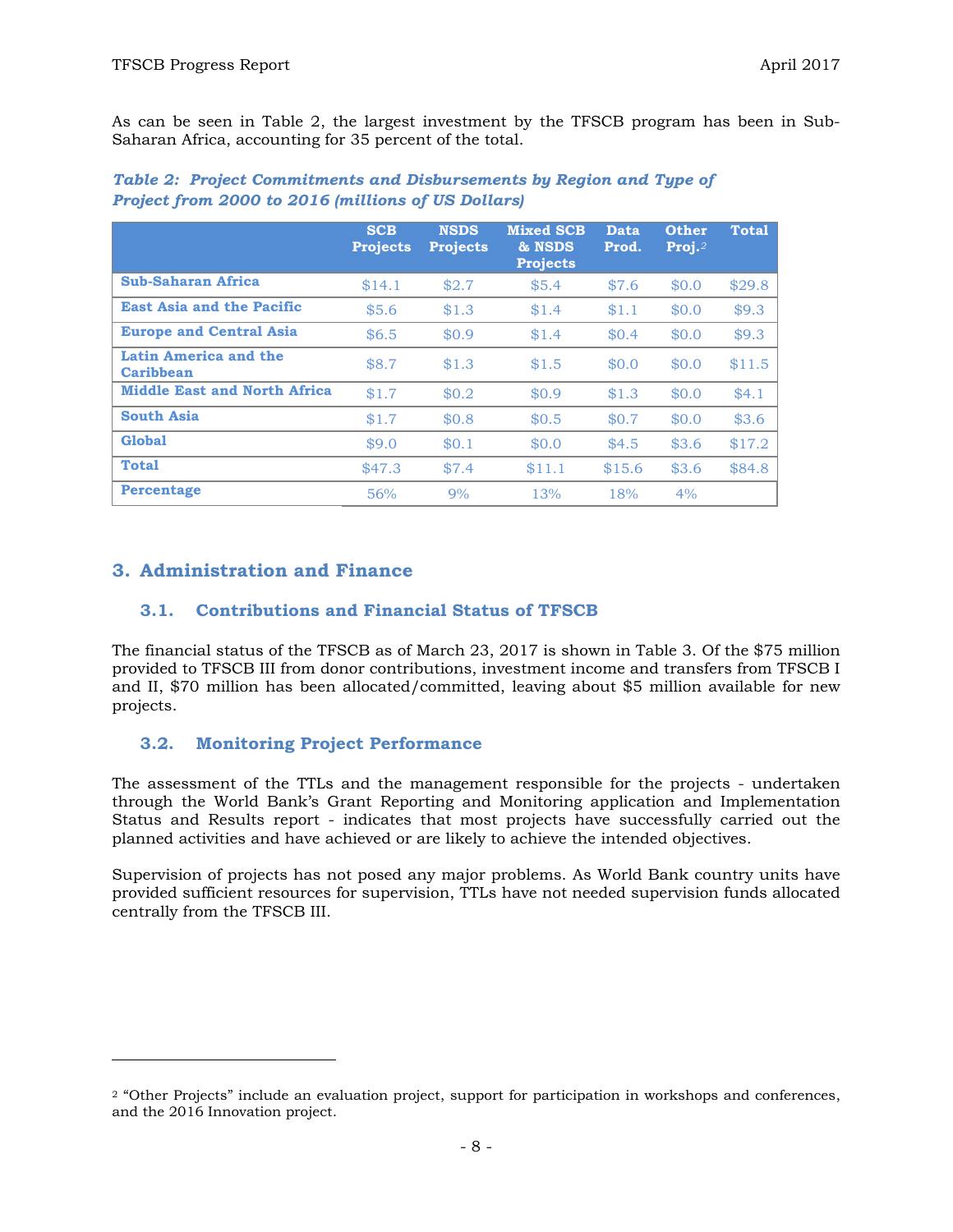| <b>TFSCB III</b>                                                                                      |                          |
|-------------------------------------------------------------------------------------------------------|--------------------------|
| A. Donor contributions, investment income and transfers                                               | \$75.2                   |
| <b>B.</b> Total allocation                                                                            | \$70.0                   |
| <b>B1.</b> Allocation to projects<br>$o/w$ : not yet effective<br>B <sub>2</sub> . Refunded to donors | \$64.3<br>\$8.0<br>\$1.5 |
| B3. TFSCB oversight, proposal review, reporting & monitoring (2007-2016)                              | \$2.6                    |
| B4. TFSCB project supervision (2007-2016)                                                             | \$0.2]                   |
| B5. Administration fee (2%)                                                                           | \$1.4                    |
| $ C.$ Unallocated available funds $(C = A - B)$                                                       | \$5.1                    |

#### *Table 3: TFSCB III Financial Status (Millions of US Dollars)*

#### **4. Future Directions**

The TFSCB has a proven record to be an effective mechanism to support statistical capacity building by making the countries' needs visible, catalyzing increases in financing for statistics, focusing on results, and ensuring that the TFSCB's procedures and processes are cost-effective and efficient. At the same time, the TFSCB strives to continue to be forward-looking and relevant in a world of rapidly evolving statistical priorities at national and global levels.

Although we have seen progress over the past decade, development data remains a scarce resource. Consistent with the Busan Action Plan on Statistics (BAPS) and the High Level Panel (HLP) recommendations for the "Data Revolution" in the framework of the SDGs, the TFSCB continues to put special emphasis on supporting projects aiming at: (i) making government data more accessible; (ii) improving the production and use of Gender Statistics; (iii) improving the data foundation for producing and monitoring the Sustainable Development Goals; and (iv) funding innovative approaches while continuing its support to help countries selectively strengthen their capacity to produce and disseminate statistics. The TFSCB's focus on emerging issues and successful adaptation to new data needs were also recognized by the Advisory Panel in their latest report.

Looking ahead, and following the recommendations of the Advisory Panel, the TFSCB will deepen its efforts to effectively balance both the original objectives of developing and implementing NSDSs and building statistical capacity, and addressing new statistical priorities emerging from national targets or global frameworks such as the SDGs. Projects under the pilot Data Production and the pilot Innovation in Development Data windows are starting to produce results. Moving forward, the TFSCB will take into account lessons learned from the operation and success of these windows in planning the TFSCB's future directions.

In order to continue to effectively address both original and new priorities, the TFSCB will need to receive further funding from donors. It is believed however that focusing on producing concrete results as seen in the pilot windows could be attractive to a larger pool of donors. In fact, discussions with two potential new donors are currently ongoing and look promising.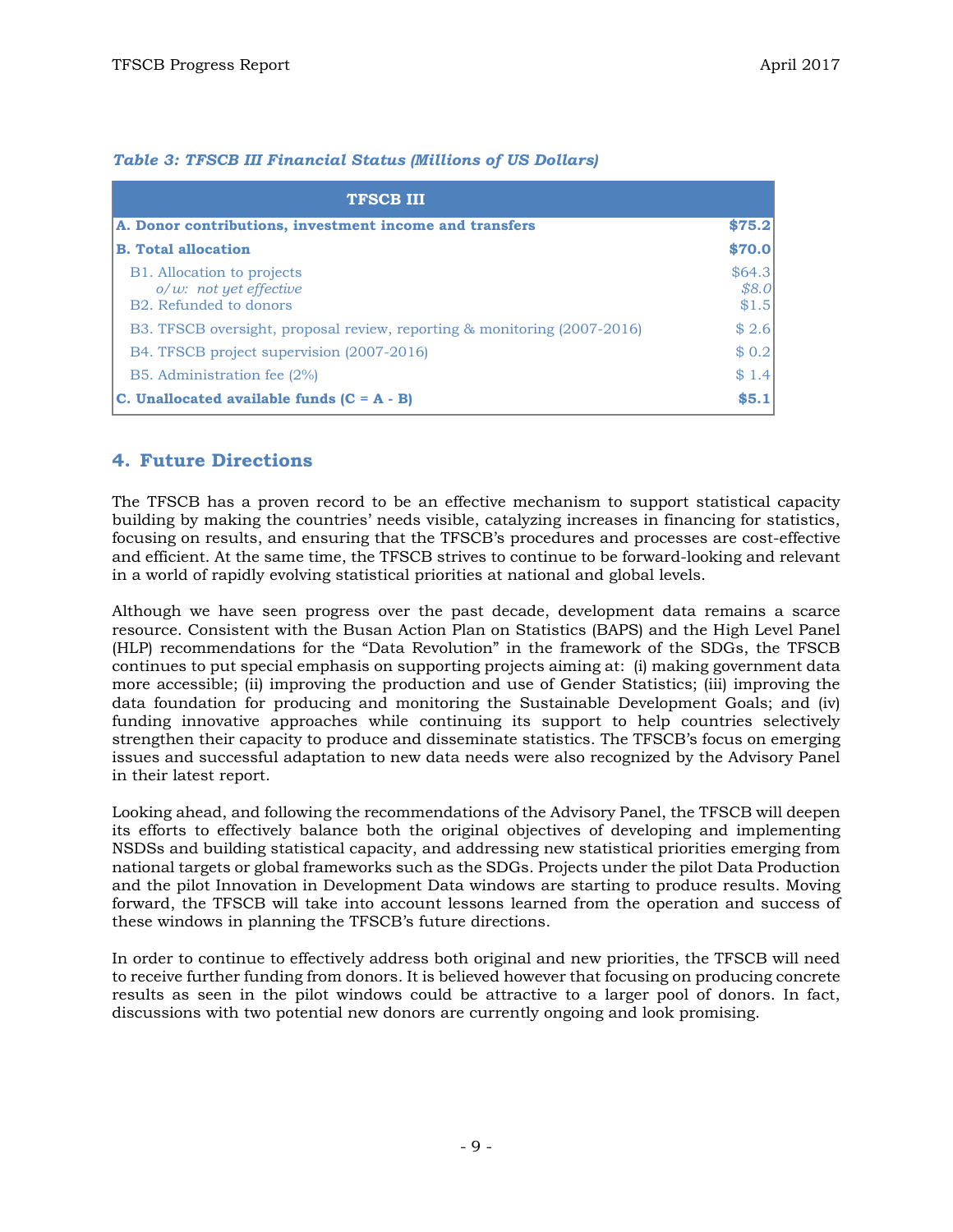The 2017 TFSCB Advisory Panel's Report is valuable in proposing new areas of support, suggesting strategies for increasing the donor base, and identifying potential improvements in TFSCB administration. Box 2 provides the key recommendations of the Advisory Panel. The TFSCB Administration Unit is taking a hard look at implementing the AP's specific recommendations to leverage as much as possible from TFSCB-funded activities and increase the donor base while remaining relevant to global needs and challenges.

#### **Box 2: Key Recommendations of the 2017 Advisory Panel**

- 1. Encourage client countries to complement projects on Data Production with grants on SCB in order to both enhance and foster the sustainability of the capacity building aspects of household survey projects.
- 2. The TFSCB should continue to support SCB projects, including the creation of new or updating of existing NSDS programs, in order to reconcile new challenges with the original core objectives of the TFSCB.
- 3. Present case studies of successful TFSCB-funded projects on a national level to prospective donors and clients.
- 4. Collect best practices from successfully conducted Data Production and SCB projects, to be presented in a handbook on "Best Practices of Preparing and Implementing TFSCB Funded Projects".
- 5. Conduct concluding guided interviews with clients to assess ownership aspects of Data Production and to gather suggestions on how to foster ownership in future projects.
- 6. Attract new donors by focusing on key themes of the global interests which are attractive to donors and sharing the good practices and results produced by TFSCB.

#### **5. Conclusion**

Continuing to deliver on the pledges of the BAPS and the HLP on the Post-2015 Agenda's call for a "Data Revolution" will require an array of new statistics for many countries, supported by many channels and by using a variety of instruments. It will require open and accessible data, the use of innovative methods of gathering and disseminating statistics, enhanced dialogue between producers and users of statistics, and technical and financial support for effective country-led statistical capacity building programs. It will also require an increased focus on results.

Given its effective track record, the TFSCB remains well-placed to act as a catalyst for broad improvements to partner countries' statistical systems and to help fill key data gaps to support the Post-2015 Data Revolution, including data needed to monitor the SDGs. As such, the TFSCB will continue to play a key supporting role in improving statistical expertise in countries, testing innovative approaches, and creating the data required to monitor development progress in the coming years.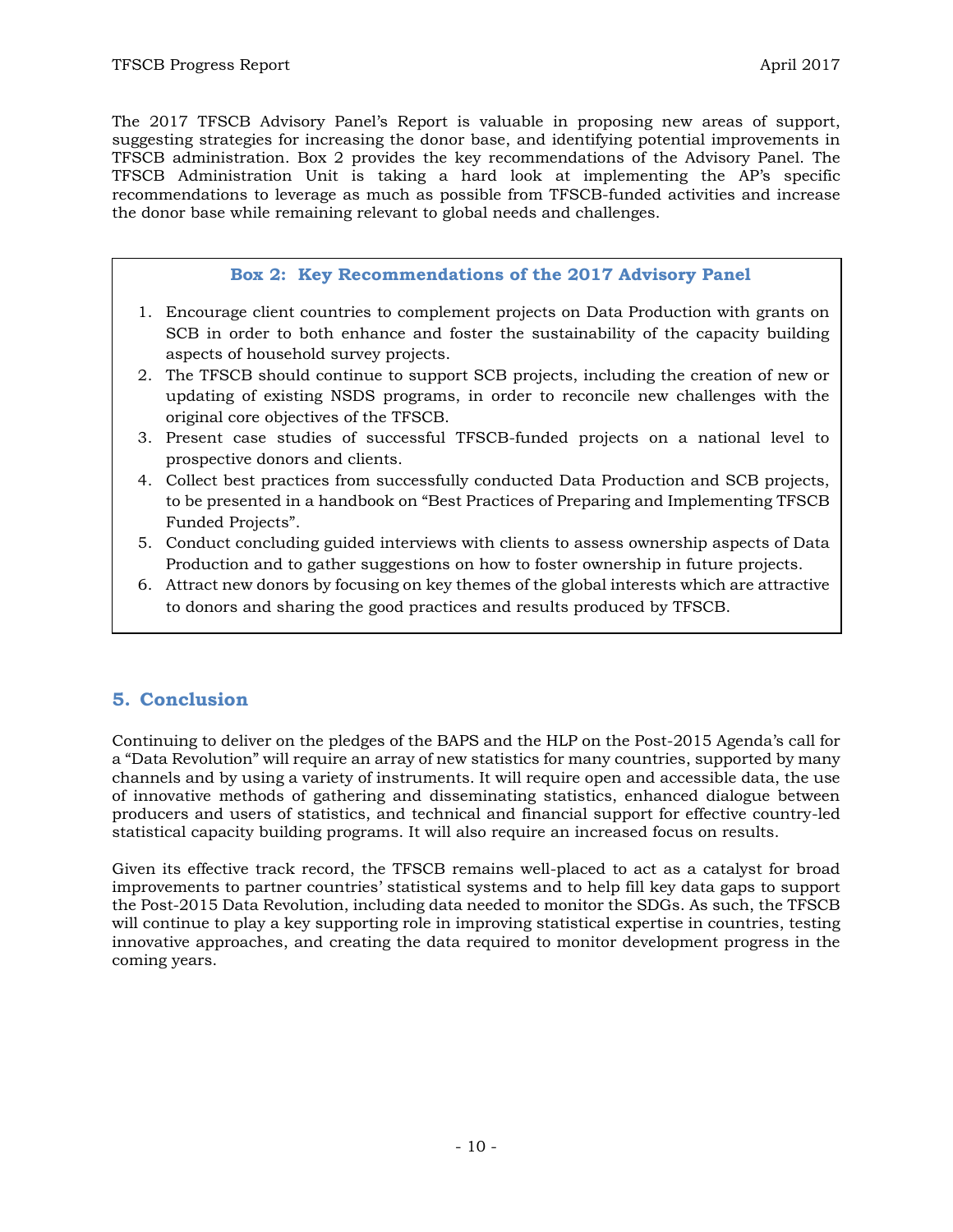## **ANNEX 1**

### **Active or Pending TFSCB Projects as of end-March 2017**

| <b>Country/Region</b>         | <b>Project Name</b>                                                    | <b>Financed</b><br>Amount $(\$)^1$ | Status <sup>2</sup> | Project Type <sup>3</sup> | Window<br>Year |  |  |
|-------------------------------|------------------------------------------------------------------------|------------------------------------|---------------------|---------------------------|----------------|--|--|
|                               |                                                                        |                                    |                     |                           |                |  |  |
| <b>Sub-Saharan Africa</b>     |                                                                        |                                    |                     |                           |                |  |  |
| Burkina Faso                  | <b>ODRA</b> and Drought<br><b>Risks</b>                                | 300,000                            |                     | <b>SCB</b>                | 2014           |  |  |
| Gambia                        | <b>Statistical Capacity</b><br>Building                                | 435,000                            |                     | <b>SCB</b>                | 2014           |  |  |
| Lesotho                       | Improvement of the<br><b>HBS</b>                                       | 395,000                            |                     | <b>SCB</b>                | 2014           |  |  |
| Somalia                       | <b>Statistical Capacity</b><br>Building program                        | 500,000                            |                     | <b>NSDS</b>               | 2014           |  |  |
| Sudan                         | <b>Statistical Capacity</b><br><b>Building</b>                         | 500,000                            |                     | <b>SCB</b>                | 2014           |  |  |
| Benin                         | <b>Statistical Capacity</b><br>Building                                | 264,040                            | Pending             | <b>SCB</b>                | 2015           |  |  |
| Ethiopia                      | Supporting Open Data<br>Initiative                                     | 300,000                            |                     | <b>SCB</b>                | 2015           |  |  |
| Liberia                       | Strengthening National<br><b>Statistics</b>                            | 500,000                            |                     | <b>SCB</b>                | 2015           |  |  |
| Sierra Leone                  | Support for the 2016<br><b>Integrated Household</b><br>Survey          | 1,388,801                          | Pending             | DP                        | 2015           |  |  |
| Tanzania                      | Mainland Household<br><b>Budget Survey</b>                             | 2,300,000                          |                     | DP                        | 2015           |  |  |
| Chad                          | Data Collection and<br>Capacity Building                               | 1,500,000                          |                     | DP                        | 2015           |  |  |
| Nigeria                       | Poverty and Conflict<br>Monitoring System in<br>Northern Nigeria       | 400,000                            | Pending             | <b>SCB</b>                | 2015           |  |  |
| Sao Tome &<br>Principe        | Household Survey                                                       | 600,000                            |                     | DP                        | 2016           |  |  |
| Namibia                       | Collection, Analysis,<br>and Dissemination of<br>Household Survey Data | 500,000                            |                     | DP                        | 2016           |  |  |
| Central African<br>Republic   | <b>Statistical Capacity</b><br><b>Building</b>                         | 494,000                            | Pending             | <b>SCB</b>                | 2016           |  |  |
| Zimbabwe                      | <b>Agriculture Productivity</b><br>Survey                              | 800,000                            |                     | DP                        | 2016           |  |  |
| Mauritius                     | <b>Statistical Capacity</b><br>Building                                | 350,000                            | Pending             | <b>SCB</b>                | 2016           |  |  |
| Sub-Saharan Africa - Regional |                                                                        |                                    |                     |                           |                |  |  |
| Africa                        | <b>Statistical Capacity</b><br>Building in the SACU<br>Region          | 470,000                            |                     | <b>SCB</b>                | 2015           |  |  |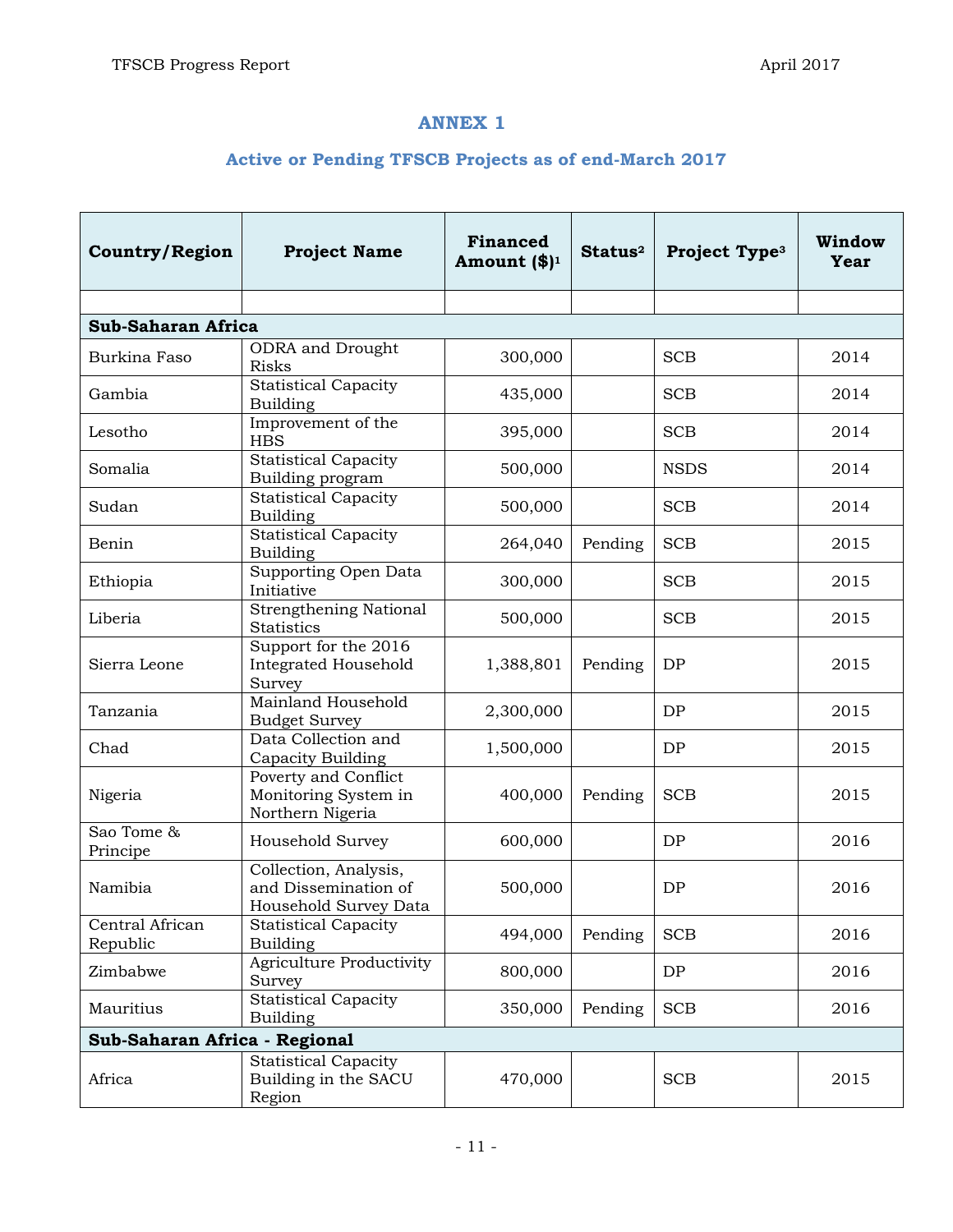| Africa                               | Improving Statistics for<br>Sustainable Agriculture        | 442,000 |         | <b>SCB</b>  | 2015 |  |
|--------------------------------------|------------------------------------------------------------|---------|---------|-------------|------|--|
|                                      | West Africa Welfare                                        |         |         |             |      |  |
| Africa                               | Survey Modernization                                       | 489,200 |         | <b>SCB</b>  | 2015 |  |
|                                      | Program                                                    |         |         |             |      |  |
|                                      | <b>Extractive Industries Data</b>                          |         |         |             |      |  |
|                                      | Program: 21st Century                                      |         |         |             |      |  |
| Africa                               | Journalism Data Skills for                                 | 387,000 | Pending | <b>SCB</b>  | 2015 |  |
|                                      | Resource Rich Countries                                    |         |         |             |      |  |
|                                      | in East Africa                                             |         |         |             |      |  |
| Africa                               | <b>UNECA</b> - Creating a Trade<br>in Value-Added Database | 497,500 | Pending | <b>SCB</b>  | 2016 |  |
|                                      | for Africa                                                 |         |         |             |      |  |
|                                      | Regional Program of                                        |         |         |             |      |  |
|                                      | <b>Cancer Registries</b>                                   |         |         |             |      |  |
| Africa                               | (Burundi, Kenya, Rwanda,                                   | 499,980 | Pending | <b>SCB</b>  | 2016 |  |
|                                      | Tanzania, Uganda)                                          |         |         |             |      |  |
|                                      | <b>Improving Fisheries</b>                                 |         |         |             |      |  |
| Africa                               | Statistics in the South                                    |         |         | <b>SCB</b>  | 2016 |  |
|                                      | West Indian Ocean<br>(Comoros, Madagascar,                 | 500,000 | Pending |             |      |  |
|                                      | Mauritius and Seychelles)                                  |         |         |             |      |  |
| <b>East Asia and the Pacific</b>     |                                                            |         |         |             |      |  |
|                                      | Updating the                                               |         |         |             |      |  |
| Philippines                          | Philippines NSDS                                           | 500,000 |         | <b>NSDS</b> | 2014 |  |
|                                      | <b>Enhancement of Poverty</b>                              |         |         |             |      |  |
| Cambodia                             | Analysis Capacity                                          | 350,000 |         | <b>SCB</b>  | 2014 |  |
|                                      |                                                            |         |         |             |      |  |
|                                      | Capacity Building &                                        |         |         |             |      |  |
| China                                | Support Program to                                         | 100,000 | Pending | <b>SCB</b>  | 2015 |  |
|                                      | Open Data Initiatives                                      |         |         |             |      |  |
| Mongolia                             | NSO Capacity<br>Enhancement                                | 480,000 |         | <b>SCB</b>  | 2015 |  |
|                                      | Transport & Trade                                          |         |         |             |      |  |
| Vietnam                              | Logistics                                                  | 498,460 |         | <b>SCB</b>  | 2015 |  |
|                                      | Public Procurement                                         |         |         |             |      |  |
| Indonesia                            | <b>Statistical Capacity</b>                                | 297,200 | Pending | <b>SCB</b>  | 2016 |  |
|                                      | Building (Bandung City)                                    |         |         |             |      |  |
|                                      | Survey on Household                                        |         |         |             |      |  |
| Myanmar                              | Living Conditions                                          | 670,000 |         | DP          | 2016 |  |
| Marshall Islands                     | Household Income                                           | 400,000 | Pending | DP          | 2016 |  |
|                                      | <b>Expenditure Survey</b>                                  |         |         |             |      |  |
|                                      | Open Data Readiness                                        |         |         |             |      |  |
| Vietnam                              | Assessments for Digital                                    | 150,000 | Pending | <b>SCB</b>  | 2016 |  |
|                                      | Vietnam                                                    |         |         |             |      |  |
| East Asia and the Pacific - Regional |                                                            |         |         |             |      |  |
|                                      | Preparation of the                                         |         |         |             |      |  |
|                                      | Pacific Regional Data                                      |         |         |             |      |  |
| EAP (Pacific                         | Repository for                                             | 229,910 |         | <b>NSDS</b> | 2014 |  |
| Islands)                             | Sustainable Energy for                                     |         |         |             |      |  |
|                                      | A11                                                        |         |         |             |      |  |
|                                      | <b>Statistical Capacity</b>                                |         |         |             |      |  |
| EAP (Mongolia &<br>Vietnam)          | Building in Public                                         | 480,000 |         | <b>SCB</b>  | 2015 |  |
|                                      | Procurement                                                |         |         |             |      |  |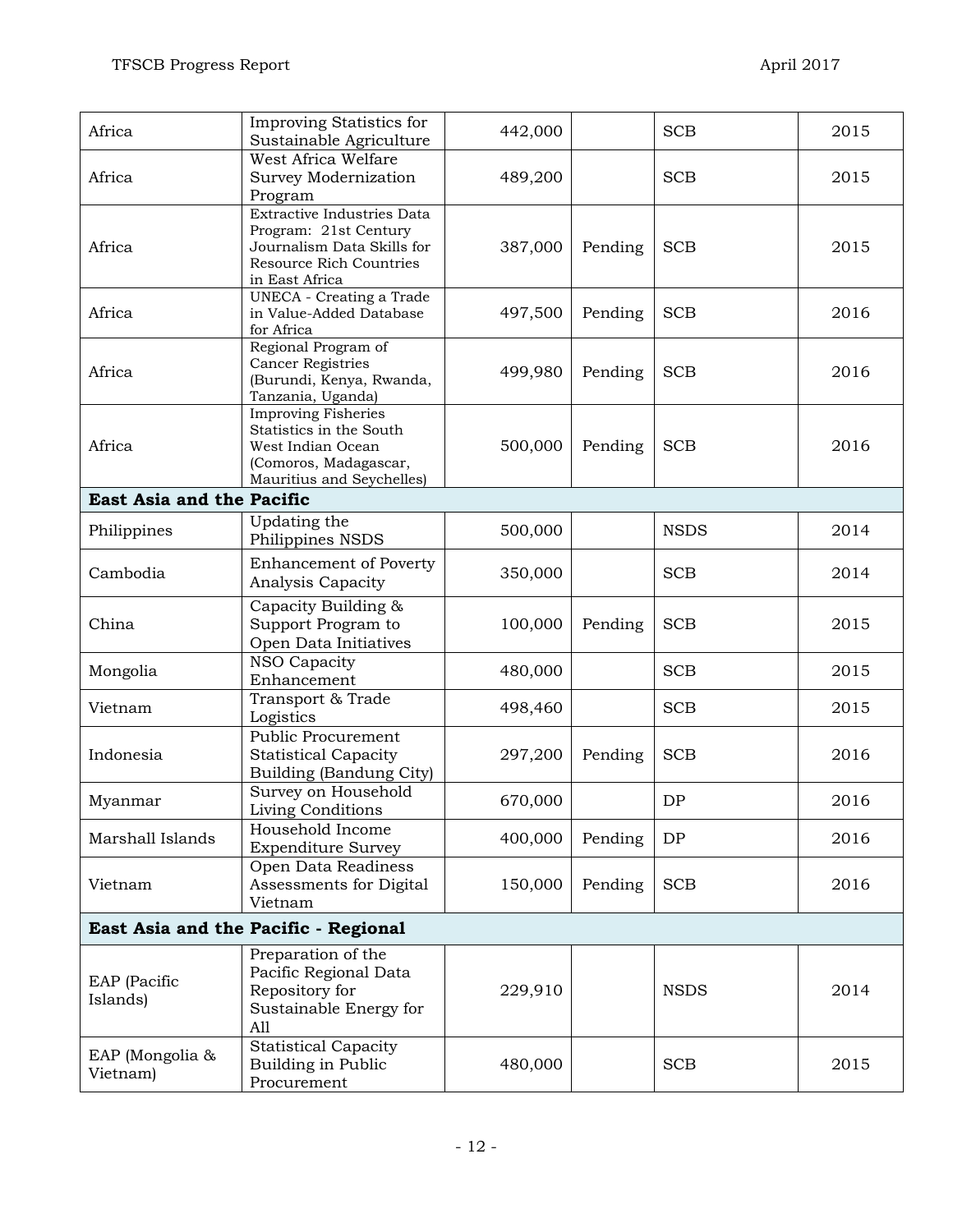| <b>Europe and Central Asia</b>  |                                                                                                   |         |         |            |      |  |
|---------------------------------|---------------------------------------------------------------------------------------------------|---------|---------|------------|------|--|
| Moldova                         | <b>Strengthening Capacity</b><br>of Ministry of Education                                         | 365,000 |         | <b>SCB</b> | 2015 |  |
| Moldova                         | Skills Data Capacity<br>Building                                                                  | 300,000 |         | <b>SCB</b> | 2015 |  |
| Turkmenistan                    | Development of a<br>National Welfare<br>Monitoring System                                         | 328,210 |         | <b>SCB</b> | 2015 |  |
| Kyrgyz Republic                 | Implementing the Open<br>Data Action Plan                                                         | 450,000 | Pending | <b>SCB</b> | 2015 |  |
| Azerbaijan                      | NSDS and Other Capacity<br><b>Building Plans</b>                                                  | 250,000 | Pending | NSDS & SCB | 2016 |  |
| Kosovo                          | <b>Statistics for Decision</b><br>Making                                                          | 281,269 |         | <b>SCB</b> | 2016 |  |
| Serbia                          | Implementation of the<br>Open Data Action Plan                                                    | 305,340 | Pending | <b>SCB</b> | 2016 |  |
| Ukraine                         | Strengthening Evidence-<br>Based Policymaking with<br><b>Education Statistics and</b><br>Analysis | 340,000 |         | <b>SCB</b> | 2016 |  |
| Armenia                         | Strengthening<br>Armenia's Integrated<br>Living Conditions<br>Survey                              | 200,000 |         | DP         | 2016 |  |
| Bosnia &<br>Herzegovina         | EU - Statistics on Living<br>Conditions (SILC)<br>Survey                                          | 246,210 | Pending | DP         | 2016 |  |
| Ukraine                         | Capacity Building to<br><b>Conduct Statistical</b><br>Work in Conditions of<br>Armed Conflict     | 454,900 | Pending | <b>SCB</b> | 2016 |  |
|                                 | <b>Europe and Central Asia - Regional</b>                                                         |         |         |            |      |  |
| <b>ECA</b>                      | Developing Statistical<br>Capacity in NA, Price<br>Statistics, & PPPs in<br>CIS Region            | 390,000 |         | <b>SCB</b> | 2015 |  |
| Latin America and the Caribbean |                                                                                                   |         |         |            |      |  |
| Nicaragua                       | Capacity Building for<br><b>Health Statistics</b>                                                 | 212,000 |         | <b>SCB</b> | 2014 |  |
| Panama                          | <b>Integrated National</b><br><b>Health Statistics System</b>                                     | 290,000 |         | <b>SCB</b> | 2014 |  |
| El Salvador                     | Indicators for<br>Educational<br>Opportunities                                                    | 98,680  |         | <b>SCB</b> | 2015 |  |
| <b>Bolivia</b>                  | Living Well Indicators                                                                            | 300,000 | Pending | <b>SCB</b> | 2015 |  |
| Haiti                           | Strengthening the<br>Education M&E System                                                         | 500,000 | Pending | <b>SCB</b> | 2015 |  |
| Costa Rica                      | Integrated System of<br>Household Surveys                                                         | 385,402 | Pending | <b>SCB</b> | 2016 |  |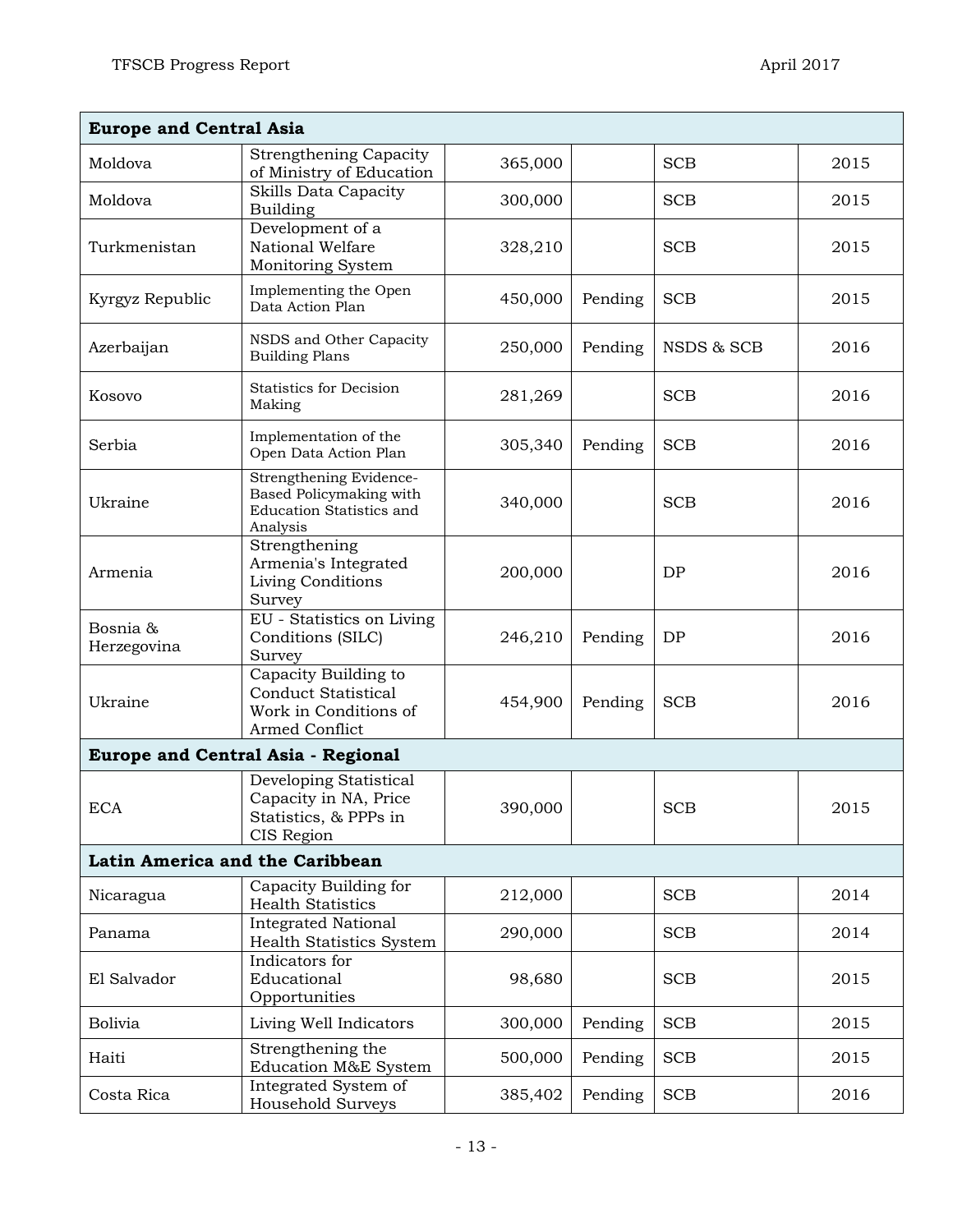| Dominican<br>Republic                         | Strengthening the<br>Capacity to Produce and<br>Use Quality Education<br><b>Statistics</b>    | 500,000 | Pending | <b>SCB</b>                | 2016 |  |  |
|-----------------------------------------------|-----------------------------------------------------------------------------------------------|---------|---------|---------------------------|------|--|--|
| Haiti                                         | GDP Rebasing Project                                                                          | 440,000 | Pending | <b>SCB</b>                | 2016 |  |  |
| Latin America and the Caribbean -<br>Regional |                                                                                               |         |         |                           |      |  |  |
|                                               | <b>Energy Statistics</b>                                                                      |         |         |                           |      |  |  |
| LAC (Caribbean)                               | (OLADE)                                                                                       | 500,000 | Pending | <b>SCB</b>                | 2015 |  |  |
| LAC (Caribbean)                               | Measuring the<br>Economic Impact of<br>Tourism in the OECS                                    | 400,000 |         | <b>SCB</b>                | 2015 |  |  |
| LAC (ECLAC)                                   | Support Estimation of<br>Purchasing Power<br>Parities for Non-<br><b>Benchmark Years</b>      | 414,700 |         | <b>SCB</b>                | 2015 |  |  |
| LAC                                           | <b>OECS</b> Regional Strategy<br>for the Development of<br><b>Statistics (RSDS)</b>           | 450,000 |         | <b>SCB</b>                | 2016 |  |  |
| <b>Middle East and North Africa</b>           |                                                                                               |         |         |                           |      |  |  |
| West Bank/Gaza                                | Palestine PECS<br>2016/17                                                                     | 700,000 |         | DP                        | 2016 |  |  |
| Lebanon                                       | <b>MoPH</b> Statistical<br>Capacity Building                                                  | 383,150 |         | <b>SCB</b>                | 2016 |  |  |
| Iraq                                          | <b>SWIFT Survey</b>                                                                           | 400,000 |         | DP                        | 2016 |  |  |
| Iraq                                          | Kurdistan SWIFT<br>Survey                                                                     | 200,000 |         | DP                        | 2016 |  |  |
| Djibouti                                      | Household Survey 2017                                                                         | 500,000 | Pending | DP                        | 2016 |  |  |
| Djibouti                                      | National Strategy for the<br>Development of<br>Statistics (NSDS) and<br>Strengthening of NA's | 420,510 | Pending | NSDS & SCB                | 2016 |  |  |
| <b>South Asia</b>                             |                                                                                               |         |         |                           |      |  |  |
| Pakistan                                      | NSO Capacity Building                                                                         | 140,000 |         | SCB                       | 2015 |  |  |
| Bhutan                                        | Economic Census and<br>Living Standards Survey                                                | 680,000 |         | DP                        | 2016 |  |  |
| <b>Global</b>                                 |                                                                                               |         |         |                           |      |  |  |
| Global                                        | Supporting the<br>Implementation of the<br>Scaling-Up Initiative for<br><b>SCB</b>            | 455,000 |         | <b>SCB</b>                | 2008 |  |  |
| Global                                        | Workshops and<br>Seminars                                                                     | 600,000 |         | Workshops and<br>seminars | 2010 |  |  |
| Global                                        | Open Data e-Learning                                                                          | 274,500 |         | <b>SCB</b>                | 2014 |  |  |
| Global                                        | <b>ISI Support for Developing</b><br>Country Participation in<br>Conferences                  | 500,000 |         | <b>SCB</b>                | 2014 |  |  |